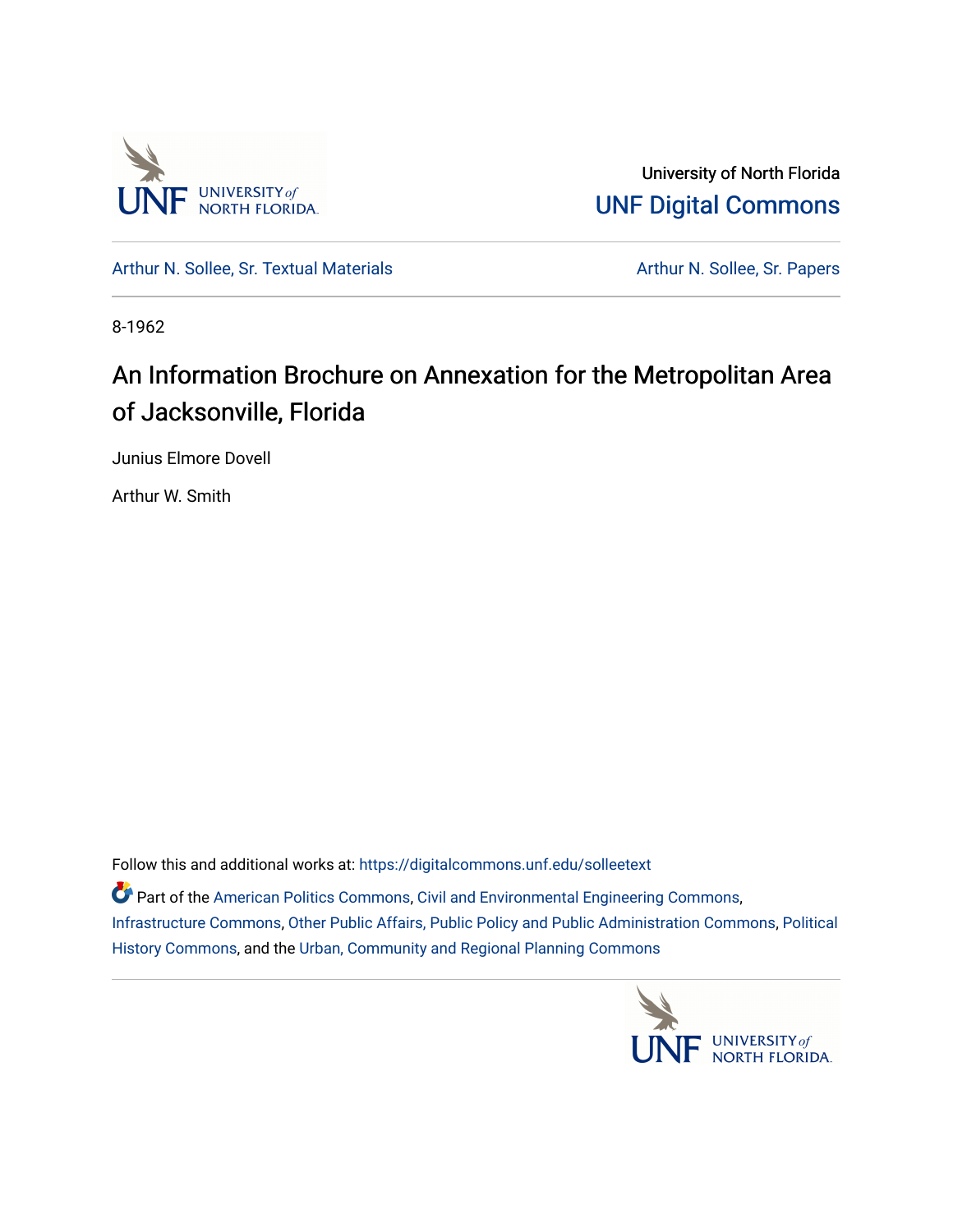# **AN INFORMATION BROCHURE ON ANNEXATION**

FOR THE METROPOLITAN AREA OF

**JACKSONVILLE, FLORIDA**



#### PREPARED UNDER THE AUTHORIZATION OF

**THE CITY OF JACKSONVILLE**

**by**

**J. E. DOVELL**

**and**

**ARTHUR W. SMITH**

**GAINESVILLE, FLORIDA**

**AUGUST, 1962**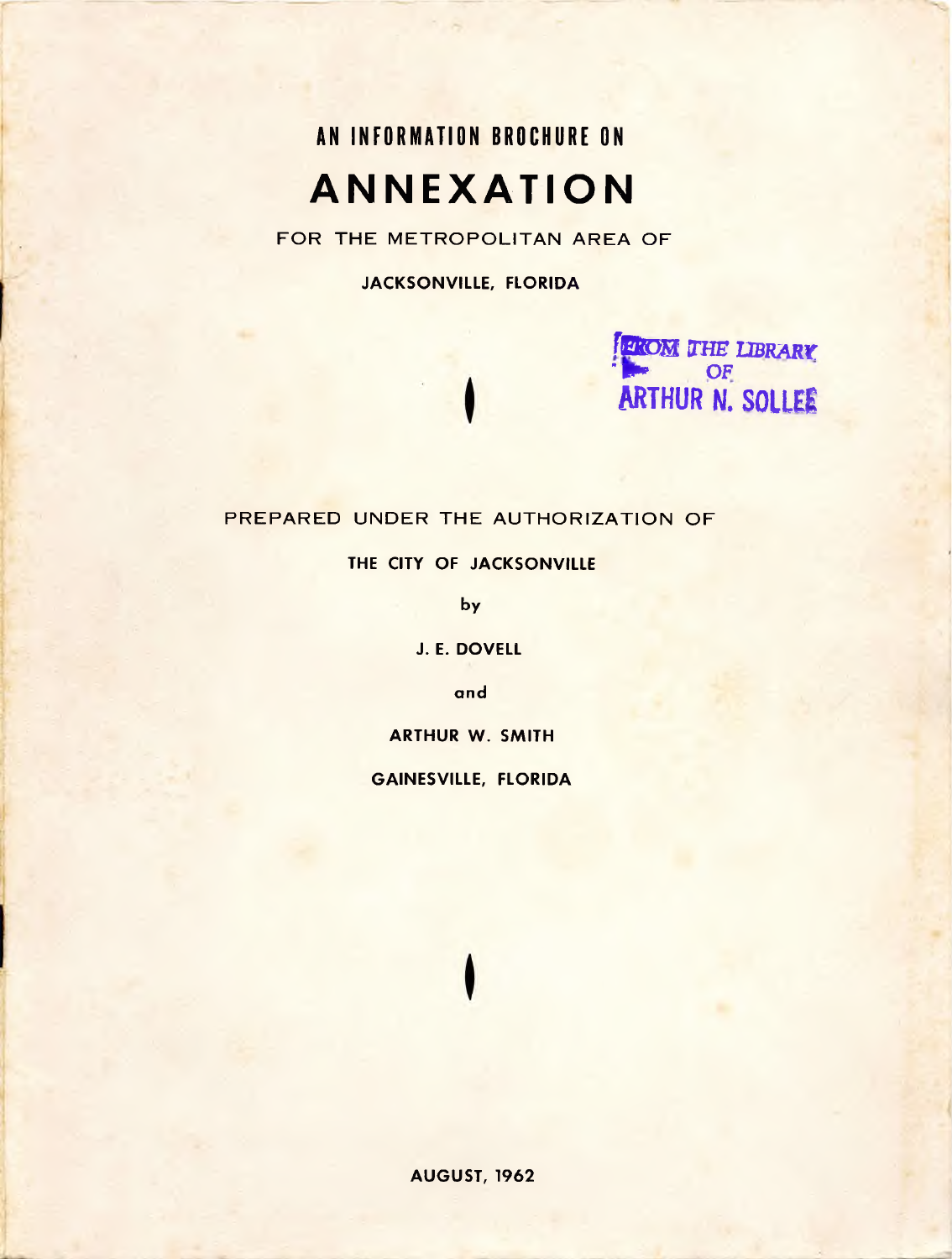#### DOVELL AND SMITH, CONSULTANTS

GAINSVILLE, FLORIDA

September 12, 1962

Mayor Haydon Burns and Council President Brad Tredinnick, Members of the City Council and the City Commission, City of Jacksonville, Jacksonville, Florida.

Gentlemen:

This informational brochure has been prepared under your authorization of July, 1962. At that time we proposed to present you with the "facts" concerning annexation from an unbiased viewpoint without recommendations. This information follows this policy throughout.

We hope that this information will be of aid to you in communicating suburban growth problems to all interested parties.

Respectfully submitted,

J. E. Dovell

Arthur W. Smith

JED/phm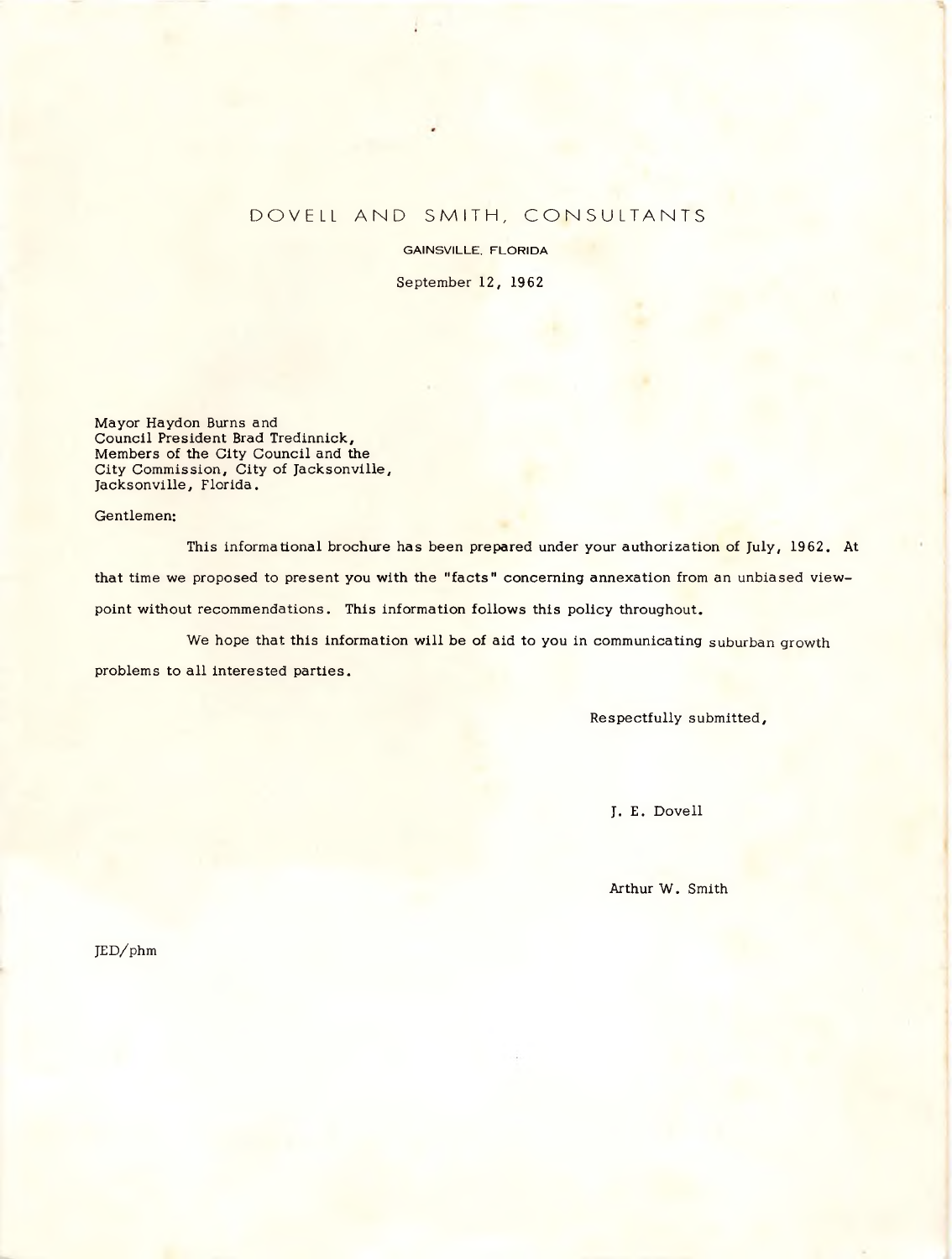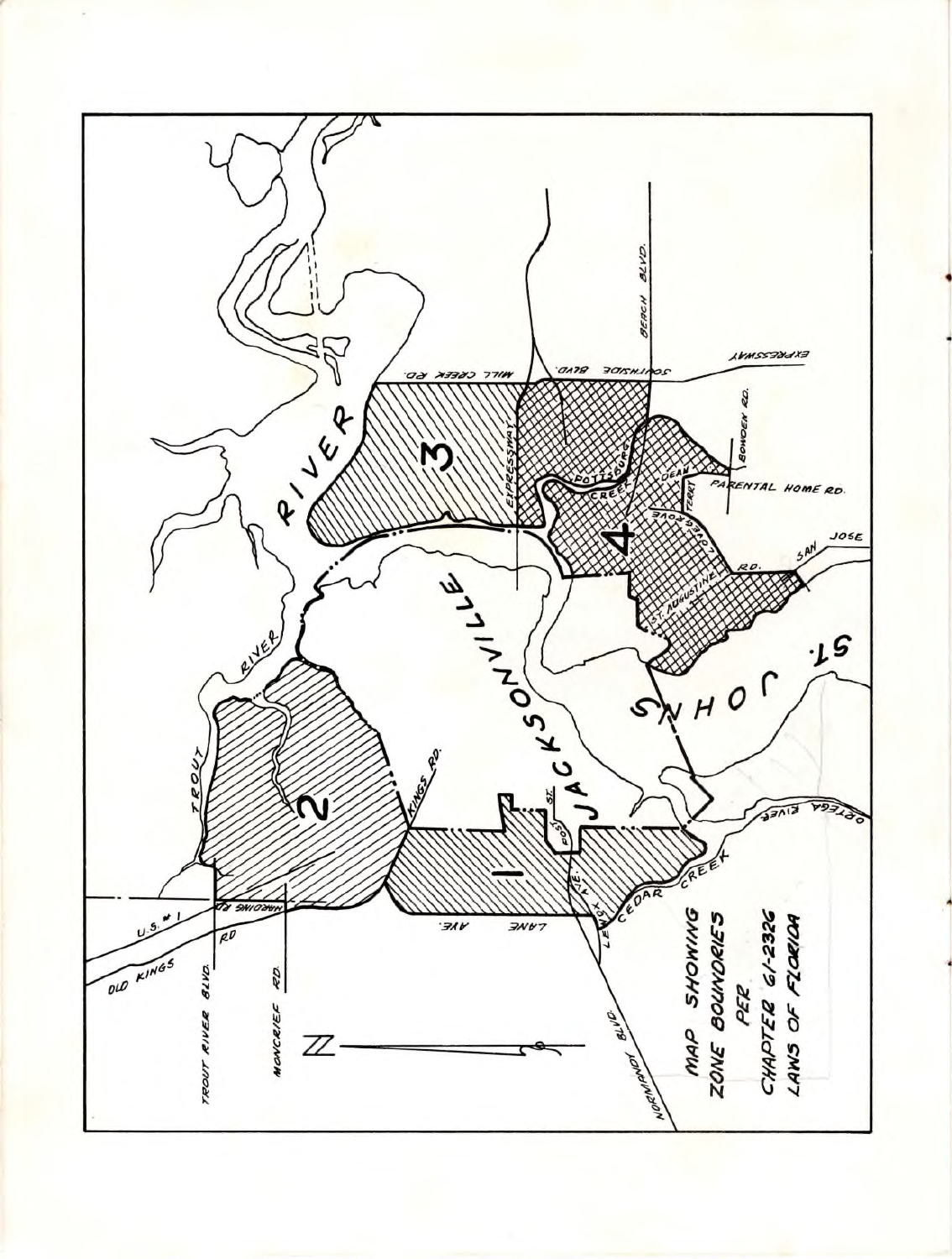IN CONJUNCTION WITH THE MAP ON THE FACING PAGE, THE FOLLOWING DESCRIPTIONS BY METES AND BOUNDS OF THE FOUR ZONES TO BE CONSIDERED FOR ANNEXATION AND A LIST OF MAJOR SUBDIVISIONS HAS BEEN PROVIDED FOR THE READERS CONVENIENCE.

Generally, Zone One covers territory adjoining the City on the west and southwest, extending from the Ortega River and Cedar Creek to the Atlantic Coast Line Railroad west of New Kings Road and bounded on the west by Lane Avenue. In this territory are such major subdivisions as Lake Shore, St. Johns Park, Murray Hill Heights, Edgefield and Grand Crossing.

Zone Two covers territory adjoining the City on the northwest, extending from the city limits on the south to Trout River on the north and from the Atlantic Coast Line Railroad and Old Kings Road to Trout River on the east, and includes such major subdivisions as Lake Forest, Riverview, Magnolia Gardens, Ribault Hills, Indian Hills, Sherwood Forest, Harbor View, Ribault Manor, Lake Forest Hills and Ribault Heights, Floradale, Beverly Hills.

Zone Three covers the Arlington area, extending north from the Jacksonville Expressway on the south to the St. Johns River on the north, and from Mill Creek Road on the east to the St. Johns River on the west.

Zone Four covers an area on the Southside, extending from Jacksonville Expressway on the north to Beach Boulevard and Lovegrove Road and the Old St. Augustine Road on the south, and from the Jacksonville Expressway on the east to the present city limits and the St. Johns River on the west, and includes such major subdivisions as Clifton, Glynlea, San Souci, San Souci Manor, South Land, Hagens, Azalea Terrace.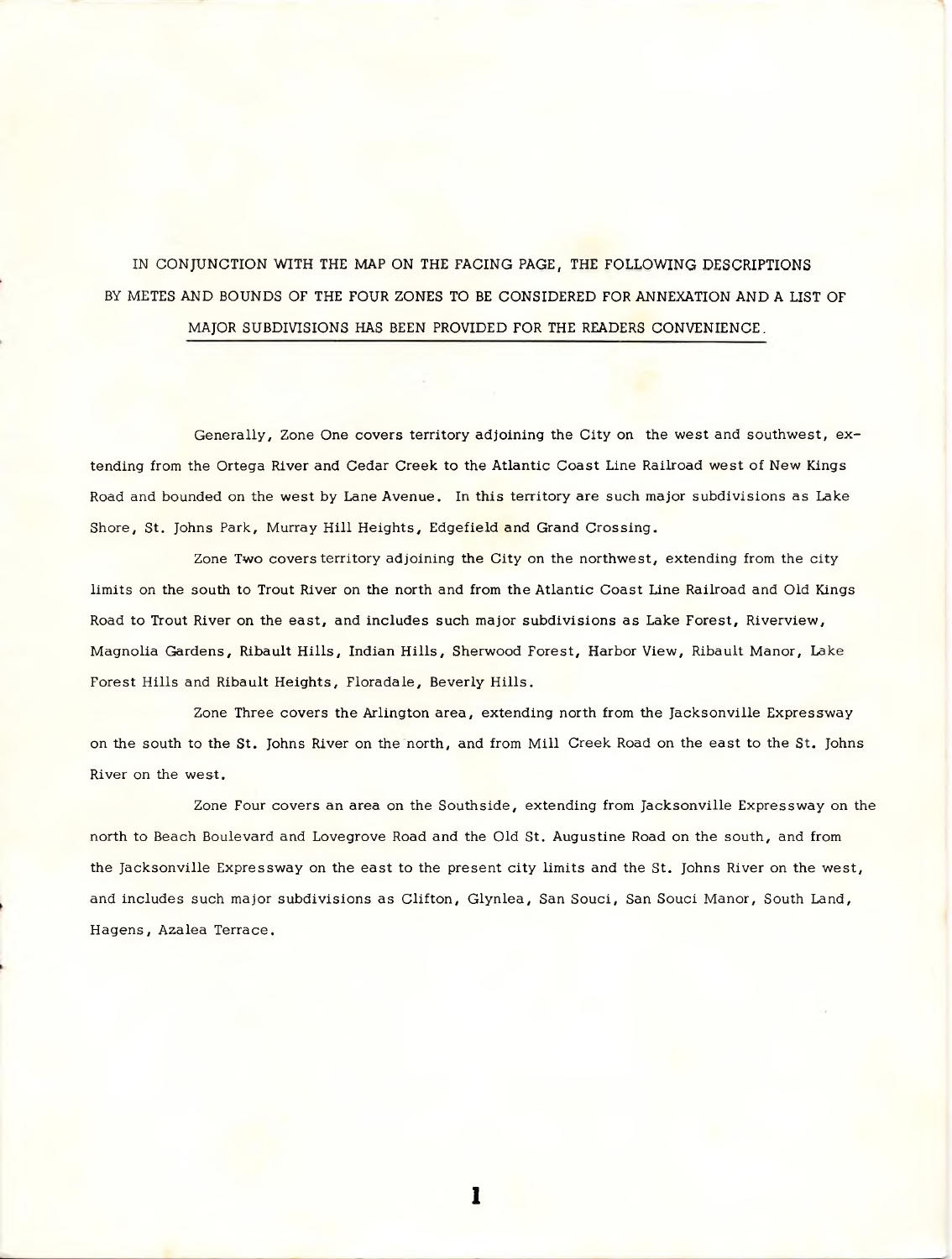

LOOKING EAST. OCEAN IS IN UPPER VIEW AND IS 18 MILES DISTANT! NOTICE HOW THE ST. JOHNS RIVER CURVES ITS WAY TO OCEAN AT "X"



LOOKING WEST. RECREATIONAL AREA IN FOREGROUND. GATOR BOWL GAME IN PROGRESS AND ALL AREAS ARE JAMMED WITH CARS. ROUND BUILDING IN CENTER IS NEW 13,000 SEAT COLISEUM.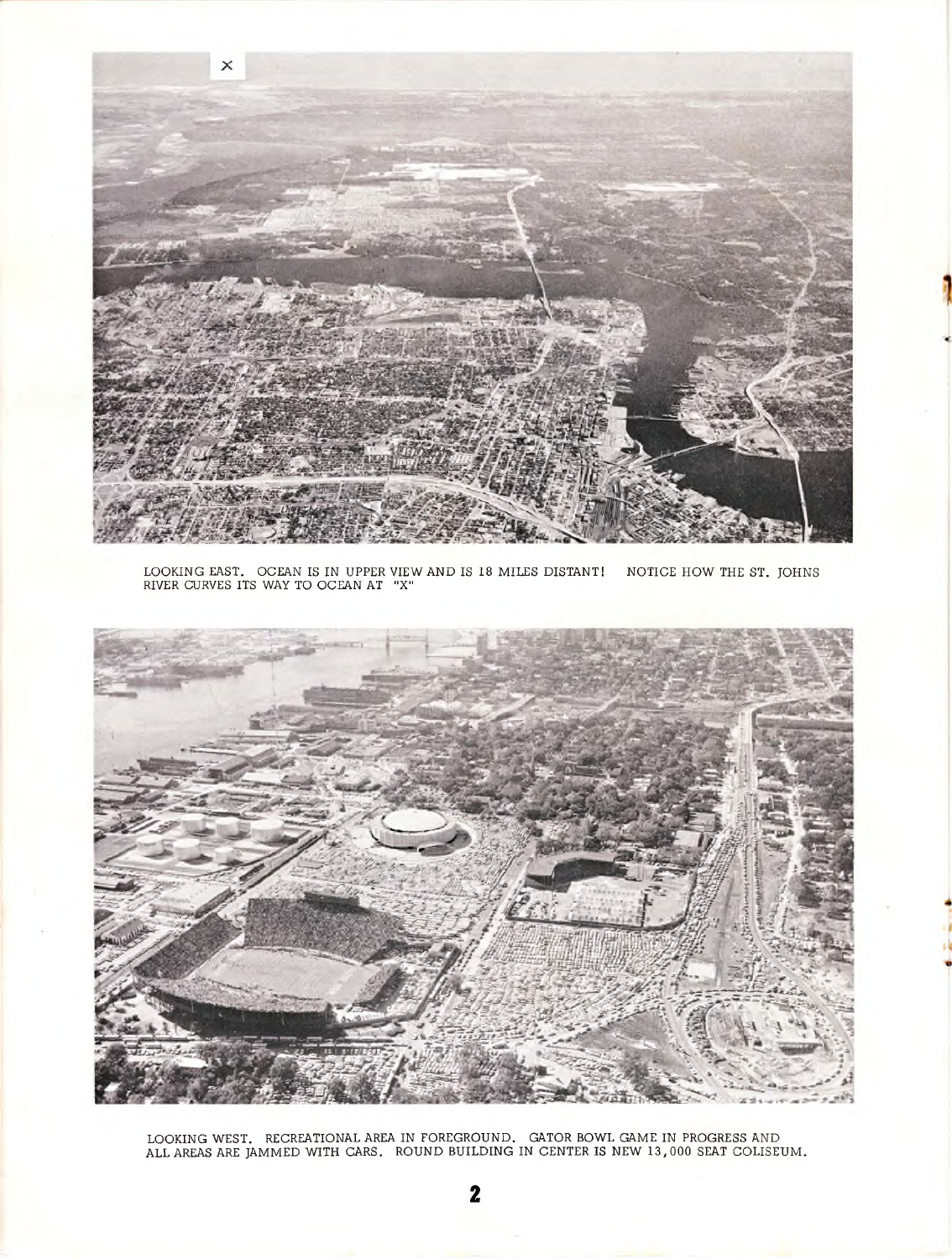The U. S. census shows that the City of Jacksonville had less population in <sup>19</sup> 60 than it had in 1950, yet it is obvious that there are more people down town, more cars on the streets, and more houses being built every day. The reason for this apparent conflict in facts is that while the city was losing population, the suburban areas outside the city limits were showing a phenomenal growth. A glance at Chart I shows pictorially how the city has declined from 2∕3's of the county total, less than  $1/2$  of the total.



## **CHART I**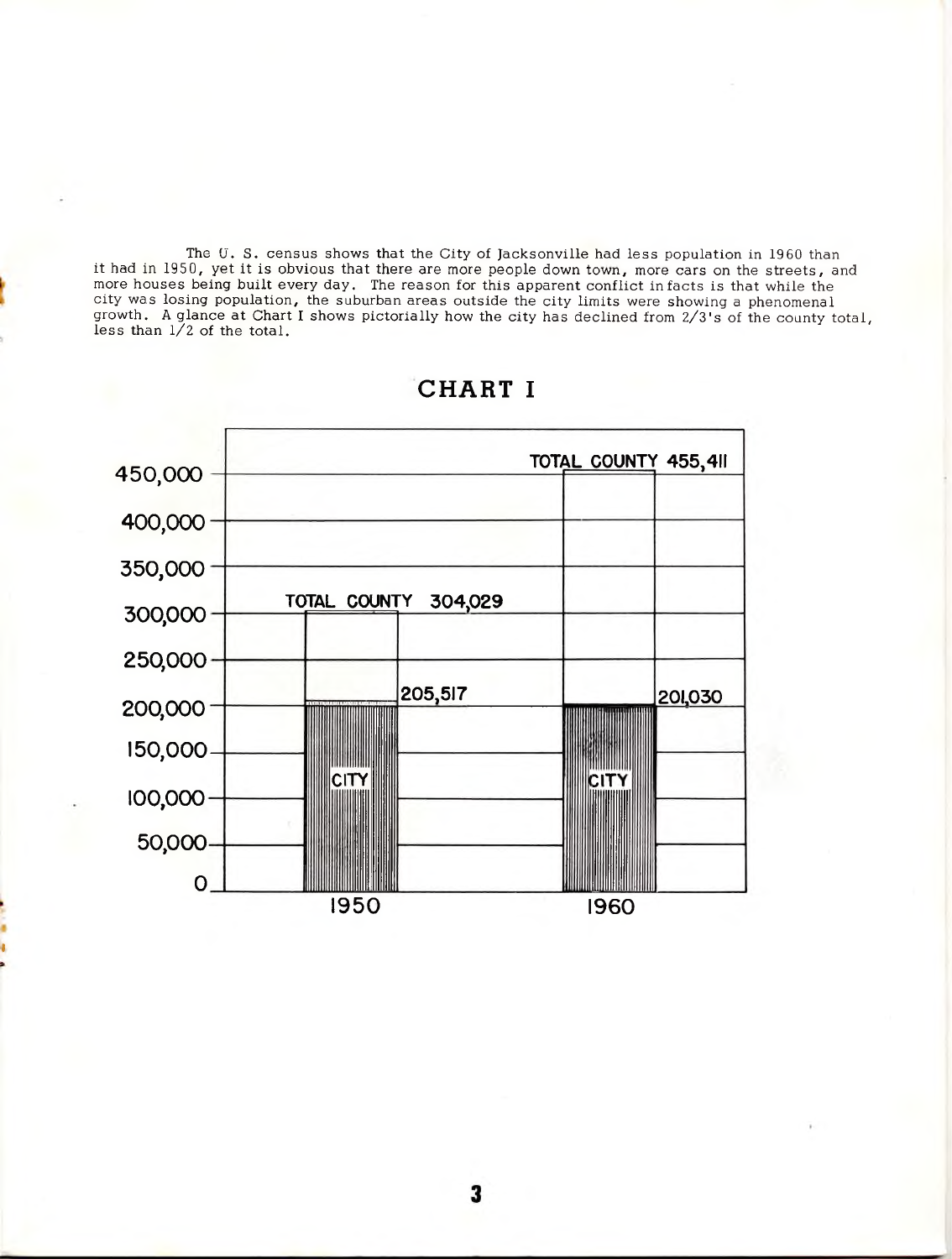The annexation report which the city has had prepared by independent consultants shows a total of 130,900 people living in these suburbs today. This is more than the entire population of over <sup>9</sup> 0% of the cities in Florida.

The State Legislature has authorized a special election to be held to determine if these 130,9 00 persons are to become citizens of Jacksonville. The only real issue which will be decided in this election is to determine which government will have the authority and responsibility to provide services to these people.

If a majority of the citizens of Jacksonville and a majority of the citizens of the zones shown on the map vote yes then the City of Jacksonville will be responsible for providing the needed services. If the citizens of the city or the citizens of the suburban zones vote no then the services will need to be provided either by the county, private companies or through special tax districts.

The most important fact to remember, however, is that the needs exist and must be fulfilled by someone if the people are to continue having a safe and decent place to live. It will cost money to provide these services regardless of who provides them. The county levies a tax against taxable property. In addition to property tax the city has other sources of revenue, not available to the county.

<sup>A</sup> list of services which people living in an urban area require may be found in chart II, This chart illustrates the present devices used to fulfill these needs and compares this with the responsibility for serving the needs in the event annexation takes place.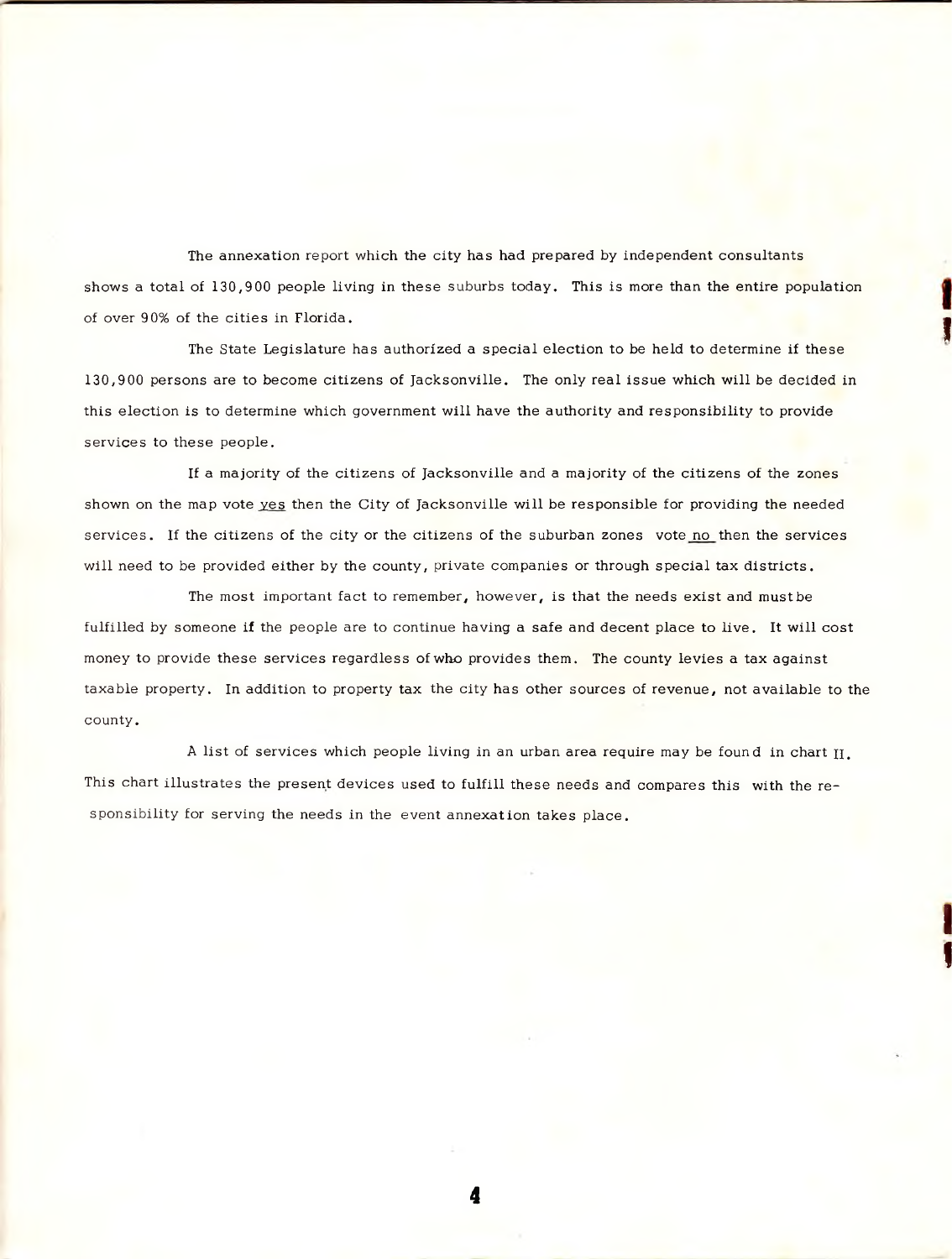# **CHART II**

| <b>COMMUNITY NEED</b>   | PRESENT METHOD OF FULFILLING   | <b>RESPONSIBILITY</b><br>AFTER ANNEXATION |                                           |
|-------------------------|--------------------------------|-------------------------------------------|-------------------------------------------|
| Water Supply            | IN SOME AREAS<br>Private Wells | IN OTHER AREAS<br>Private Water System    | IN ALL AREAS<br>City Water System         |
| Sanitary Sewers         | Septic Tanks                   | Private Sewer System                      | City                                      |
| Fire Protection         | None                           | Voluntary Fire Depts.                     | City                                      |
| Police Protection       | Sheriff on Call Basis          | Sheriff on Call Basis                     | City Police on<br>Preventive Basis        |
| Street Building         | Private Developers             | County Roads                              | City Highway Dept &<br>Private Developers |
| <b>Street Cleaning</b>  | No One                         | No One                                    | City Street Cleaning<br>Department        |
| Street Maintenance      | Private Developers             | County Road Dept.                         | City Highway Dept.                        |
| Storm Sewers & Drainage | No One                         | County Road Dept.                         | City Highway Dept.                        |
| Electricity             | City                           | City                                      | City                                      |
| Gas                     | Private Companies              | None                                      | Private Companies                         |
| Telephone               | Private Companies              | Private Companies                         | Private Companies                         |
| Garbage Collection      | None                           | Private Companies                         | City                                      |
| Playgrounds, Libraries  | None                           | County                                    | City                                      |
| <b>Building Codes</b>   | County                         | County                                    | City                                      |
| Courts                  | County                         | County                                    | City and County                           |
| Schools                 | County                         | County                                    | County                                    |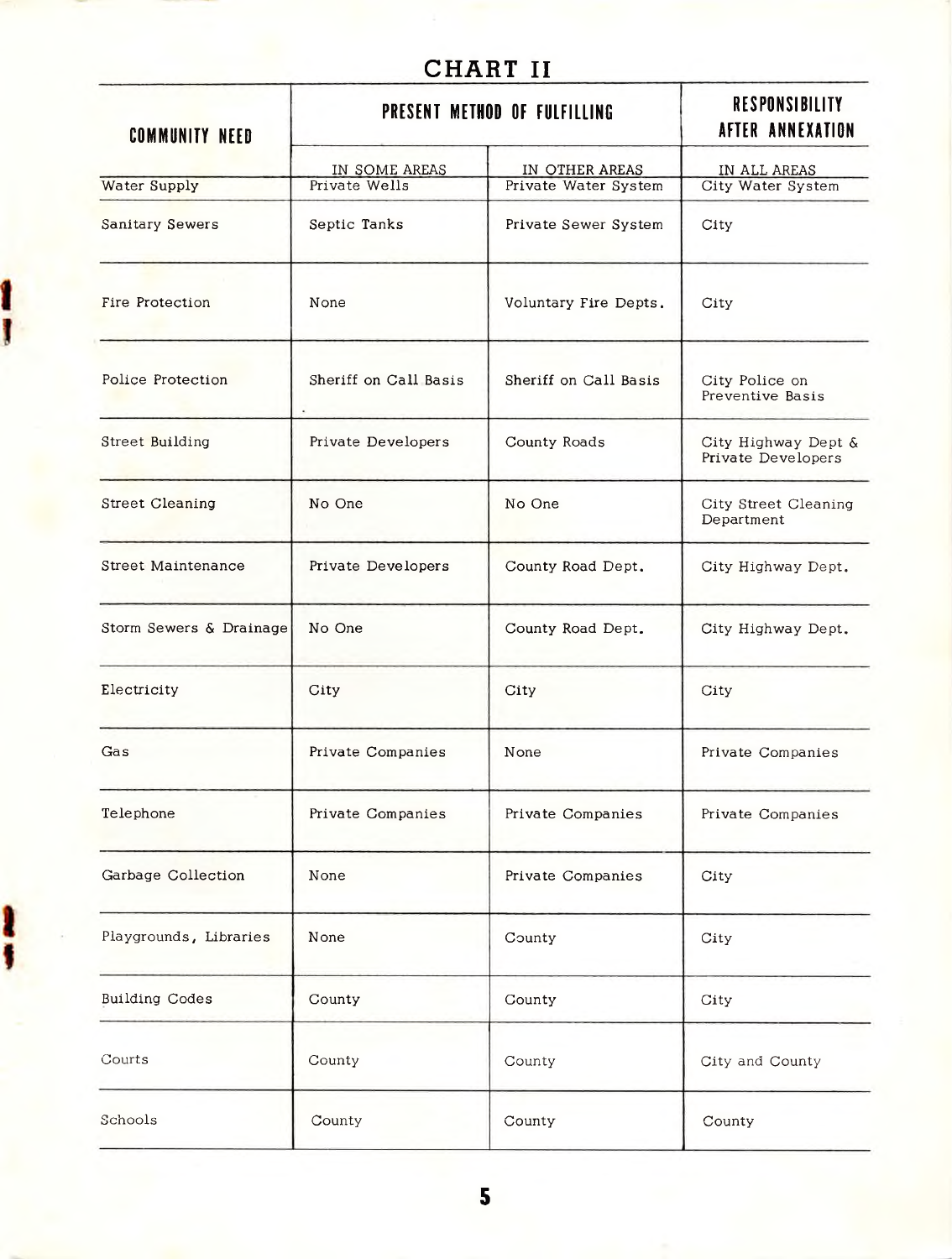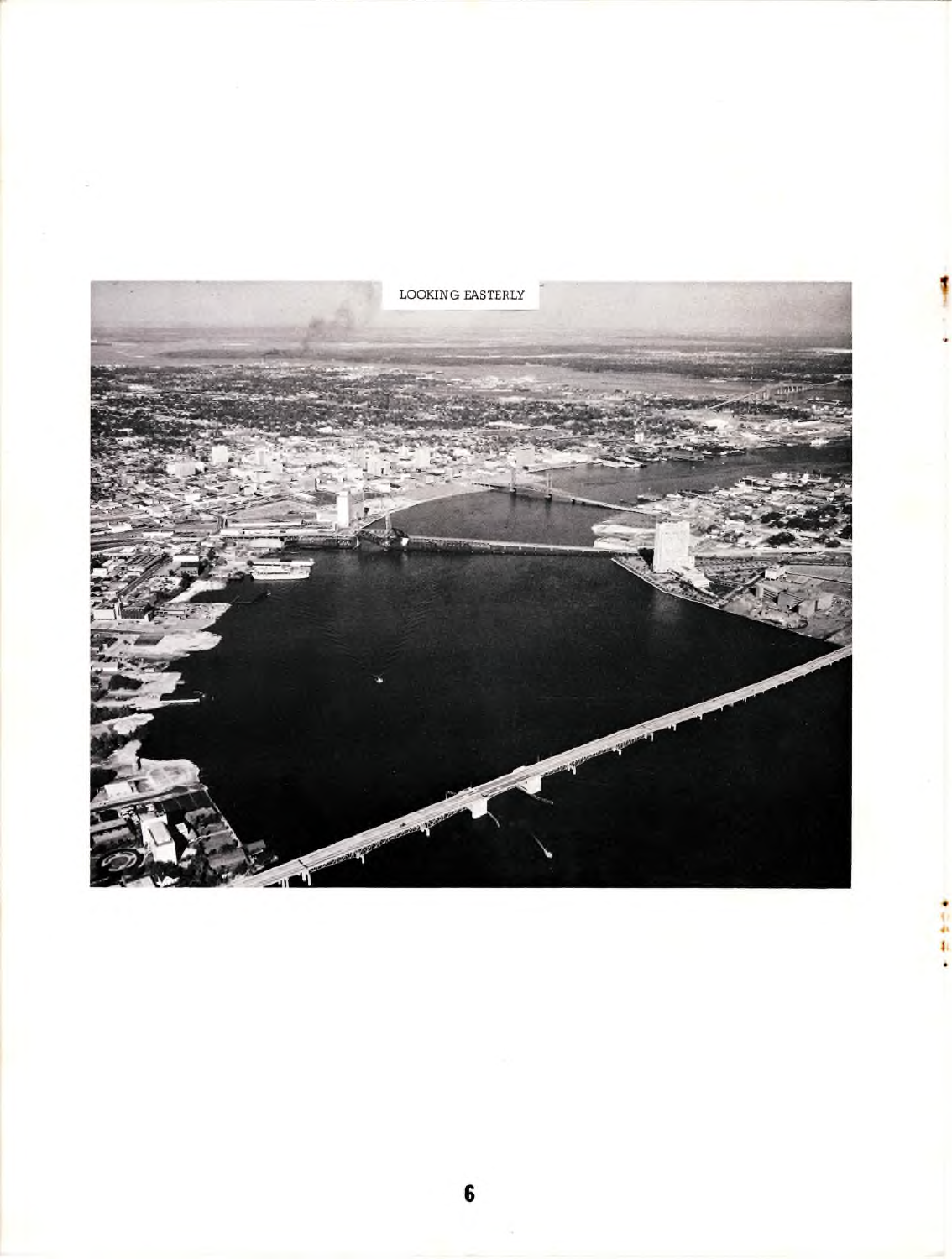The estimated cost in round figures of providing these services by the city and the estimated revenue expected from the areas subject to annexation are found in the following table. The initial capital outlay need only be paid the first year.

| <b>SOURCE</b>           | <b>REVENUE</b> | <b>SERVICE</b>        | <b>ANNUAL</b><br><b>EXPENDITURES</b> | <b>INITIAL</b><br>CAPITAL OUTLAY |
|-------------------------|----------------|-----------------------|--------------------------------------|----------------------------------|
| Property Tax            | \$1,500,000    | Fire                  | \$<br>934,000                        | \$.<br>915,000                   |
| Occupational<br>License | 133,000        | Police                | 967,000                              | 116,000                          |
| Cigarette Tax           | 916,000        | Streets               | 636,000                              |                                  |
| Utility Tax             | 556,000        | Street Lights         | 29,000                               | 73,000                           |
| Miscellaneous           | 267,000        | Refuse<br>Collect ion | 691,000                              | 915,000                          |
|                         |                | Health                | 458,000                              |                                  |
| Total                   | \$3,372,000    | Administration        | 186,000                              |                                  |
|                         |                | TOTAL                 | \$3,901,000                          | \$2,019,000                      |

## **CHART III**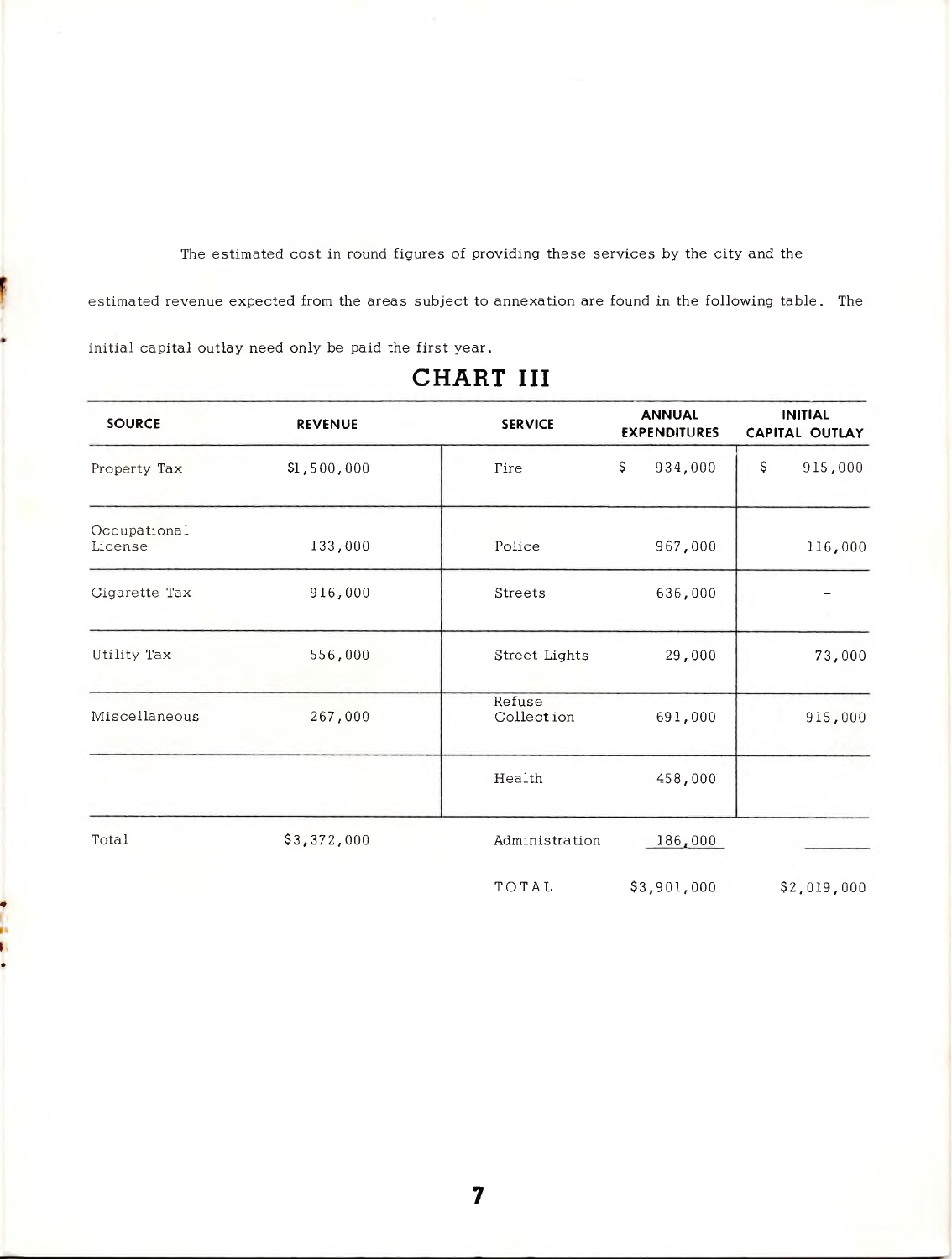#### ANNUAL COSTS TO INDIVIDUALS IN THE EVENT OF ANNEXATION

- 1. PROPERTY TAX In addition to existing county tax, new city property owners also will be required to pay a city tax which in 1962 was 19.4 mills city tax (\$19.40 for each thousand dollars of taxable property). However, no tax will be collected the first year after the annexation election.
- 2. OTHER TAXES LEVIED City occupational licenses, city building and other inspection permits, city bicycle tags. No license required until October 1, after effective date of annexation.
- 3. CIGARETTE TAXES No new tax but money now collected from the existing tax will go to the new City of Jacksonville rather than to the State of Florida.
- 4. UTILITY TAX 10% of total utility bills. However city electric rates will be cheaper than those now charged to non-residents.
- 5. FIRE INSURANCE RATES Will be reduced as city extends fire protection.
- 6. GARBAGE COLLECTION In the city this will be free. Non-residents presently pay \$24.00 to \$30.00 per year for this service.

To illustrate the above details Chart IV shows a typical cost sheet before and after annexation.

In addition to the financial changes resulting from annexation the following facts are also important to know in the event of annexation:

- 1. All city ordinances will be enforced throughout the area.
- 2. Citizens who have lived in the area for six months will be permitted to vote in City elections.
- 3. County zoning laws will remain in effect until changed by the city.
- 4. Liquor licenses will not be revoked.
- 5. Buildings under construction will be permitted to be finished without city permit.